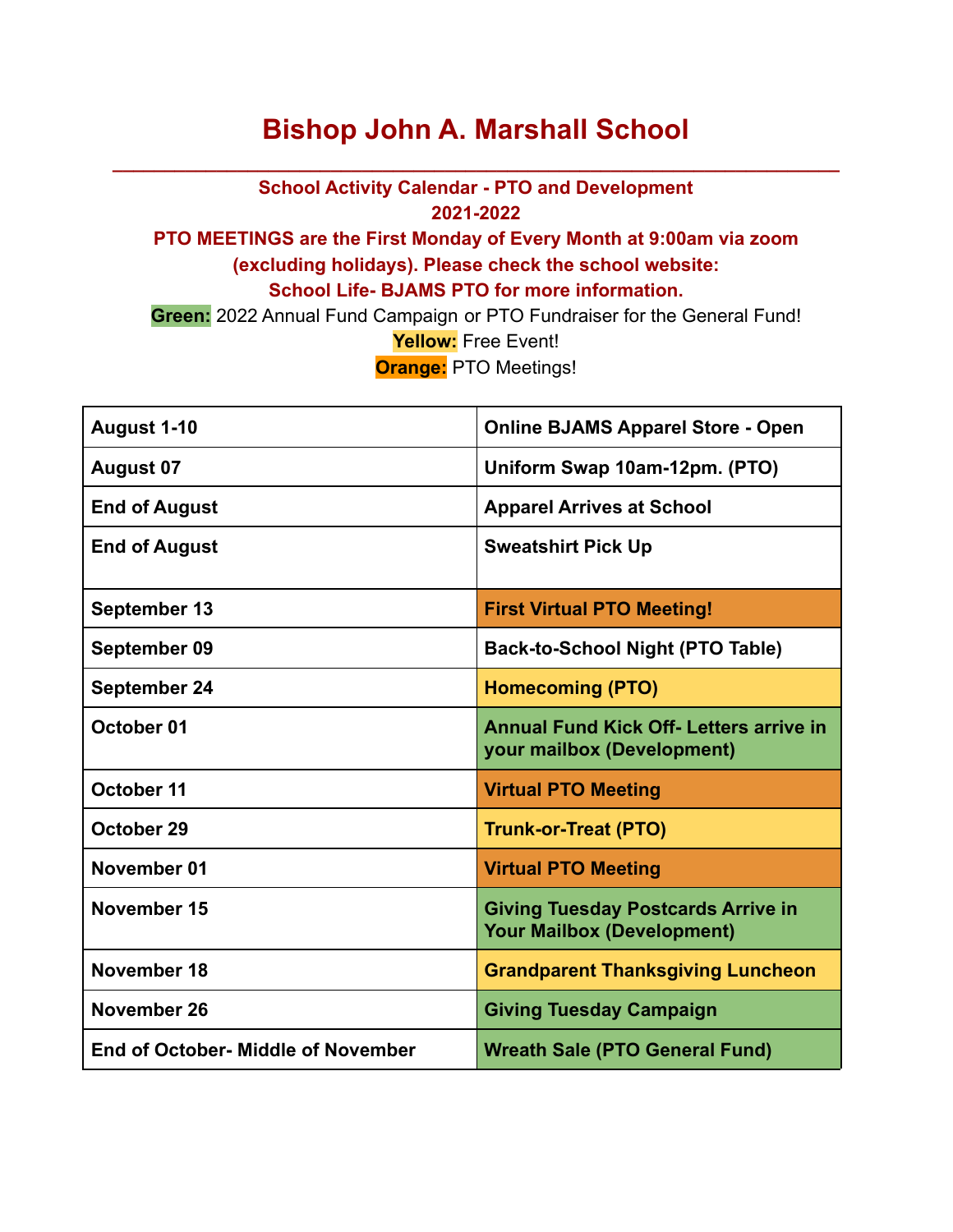| December 27-31              | <b>End of the Year Annual Fund</b><br><b>Campaign (Development)</b>    |
|-----------------------------|------------------------------------------------------------------------|
| December 06                 | <b>St. Nicholas Day Project (PTO)</b>                                  |
| December 13                 | <b>Virtual PTO Meeting</b>                                             |
| December 18                 | <b>BJAMS Light Up the Night Event (PTO)</b>                            |
| December 20-31              | <b>End of the Year Annual Fund</b><br><b>Campaign (Development)</b>    |
| <b>January 10</b>           | <b>Virtual PTO Meeting</b>                                             |
| January 31- February 04     | <b>Catholic Schools Week (Spirit Week)</b>                             |
| <b>February 07</b>          | <b>Virtual PTO Meeting</b>                                             |
| February 7-18               | <b>Winter Sports- a-Thon (Development)</b>                             |
| <b>February 14</b>          | <b>St. Valentine's Carnation Sale (PTO)</b>                            |
| <b>Mid February</b>         | 2nd Annual Fund Letter Arrives in Your<br><b>Mailbox (Development)</b> |
| <b>First Friday of Lent</b> | <b>Fish Fry- Lenten Dinner (PTO)</b>                                   |
| March 07                    | <b>Virtual PTO Meeting</b>                                             |
| <b>Mid March</b>            | <b>School Residency (PTO)</b>                                          |
| April 04                    | <b>Virtual PTO Meeting</b>                                             |
| <b>May 02</b>               | <b>Virtual PTO Meeting</b>                                             |
| <b>April or May</b>         | <b>Teacher/Staff Appreciation Week (PTO)</b>                           |
| <b>Mid May</b>              | <b>Memorial Day Plant Sale (PTO)</b>                                   |
| May 14                      | <b>BASH (Development)</b>                                              |
| June 06                     | <b>Virtual PTO Meeting</b>                                             |
| June 14                     | <b>Last Day of School- Carnival (PTO)</b>                              |